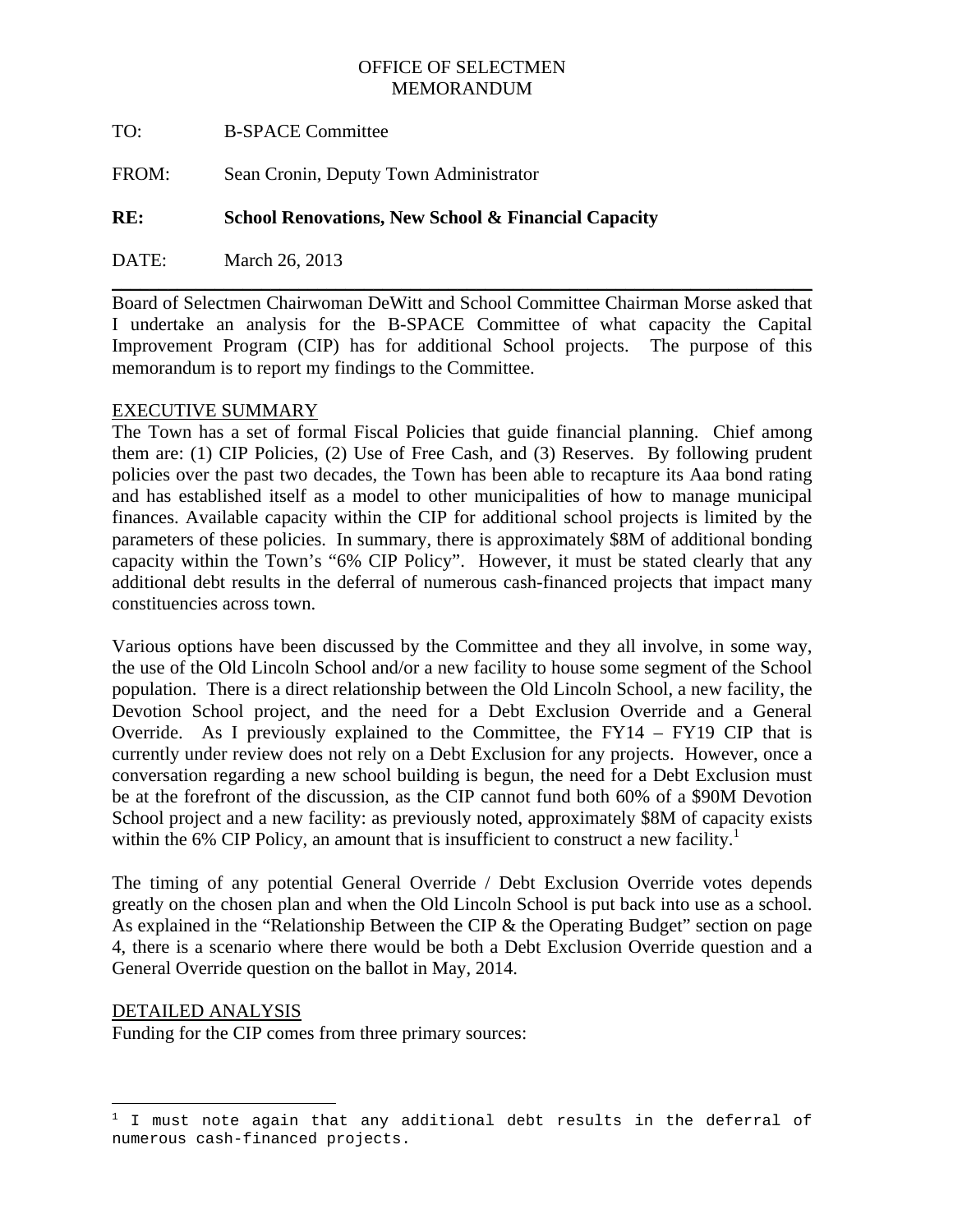- (1) *the "6% Policy"* calls for 6% of the prior year's net revenue<sup>2</sup> to be dedicated to the CIP, with a split between debt and cash to finance projects. The goal is to have debt service be 4.5% and cash be 1.5%, totaling the 6%.
- (2) *Free Cash* the Policy calls for Free Cash to be used to bring total CIP funding up to 7.5%. This equates to using approximately \$3.2M of Free Cash for the CIP.
- (3) *Enterprise Funds* the Water & Sewer Enterprise Fund and the Golf Course Enterprise Fund are both 100% cost recovery funds. Therefore, they each pay for 100% of their capital expenses.

|                                | o       |         |         |         |         |         |
|--------------------------------|---------|---------|---------|---------|---------|---------|
|                                | 2014    | 2015    | 2016    | 2017    | 2018    | 2019    |
| 6% Policy                      | \$12.17 | \$12.74 | \$13.13 | \$13.54 | \$13.97 | \$14.44 |
| Net-Debt <sup>*</sup>          | \$8.41  | \$8.83  | \$9.74  | \$9.53  | \$13.23 | \$12.86 |
| % of Prior Yr Net Rev          | 4.15%   | 4.17%   | 4.47%   | 4.24%   | 5.70%   | 5.36%   |
| Pay-as-you-Go                  | \$3.76  | \$3.91  | \$3.39  | \$4.01  | \$0.74  | \$1.58  |
| % of Prior Yr Net Rev          | 1.85%   | 1.84%   | 1.55%   | 1.78%   | 0.31%   | 0.65%   |
| Free Cash                      | \$4.82  | \$3.18  | \$3.28  | \$3.38  | \$3.49  | \$3.61  |
| <b>TOTAL</b>                   | \$16.99 | \$15.92 | \$16.41 | \$16.93 | \$17.46 | \$18.04 |
| CIP as a % of Prior Yr Net Rev | 8.4%    | 7.5%    | 7.5%    | 7.5%    | 7.5%    | 7.5%    |

# The table below summarizes funding for the Proposed FY14 – FY19 CIP:

\* Defined as General Fund debt less debt supported by a debt exclusion.

It is crucial to understand how the 6% Policy works and the dynamic between debt and cash, as the core question I was asked was what additional capacity does the CIP have to fund additional School projects. The graph below shows how the 6% Policy works: as the portion of the 6% that is utilized for borrowing increases or decreases, the portion supported by the cash-financed monies moves in the opposite direction.



 $\overline{\phantom{0}}$ 2 Net Revenue is defined as Total General Fund revenue less the "Non-Appropriated" budget, Net Debt Exclusions, and Free Cash.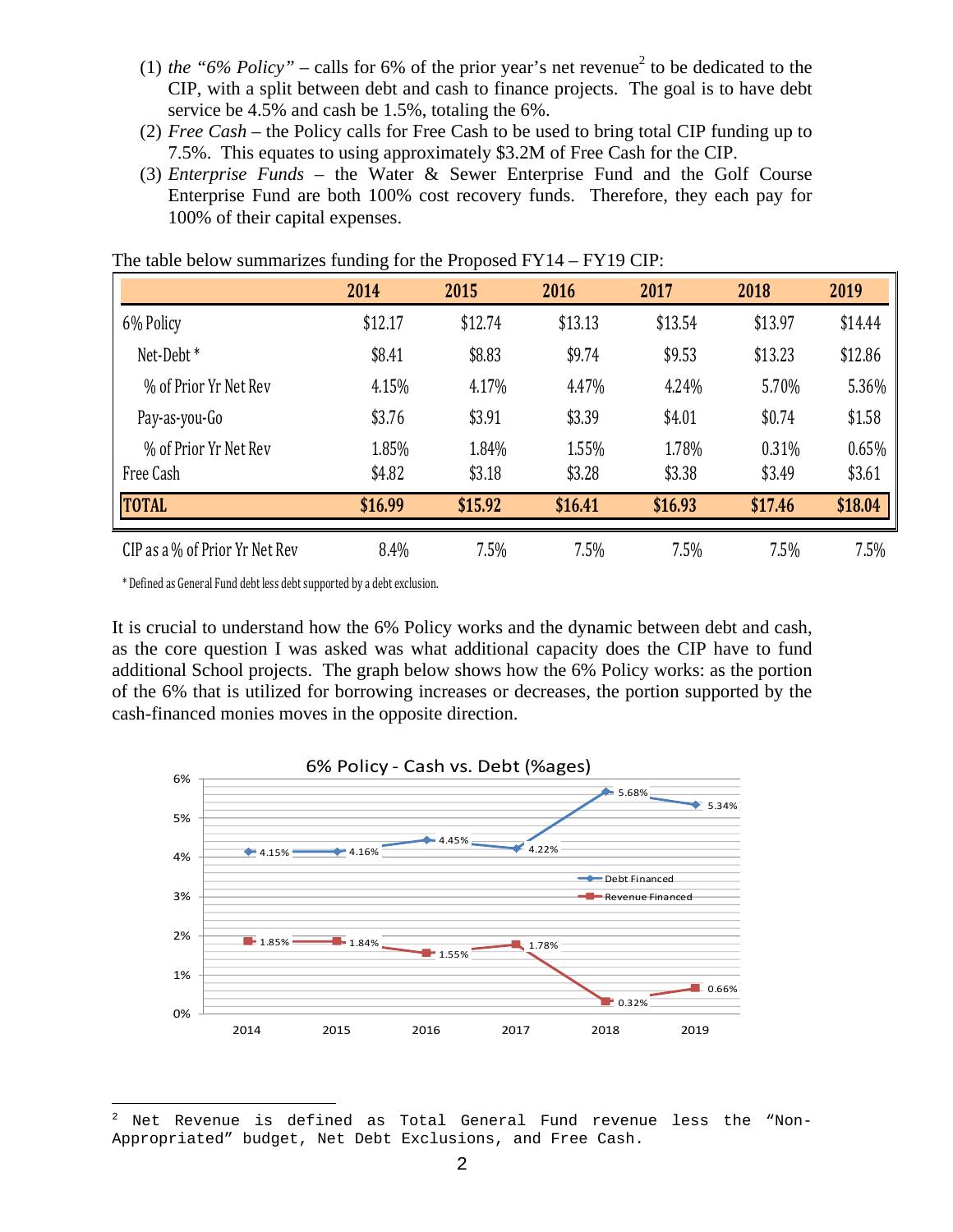The split between debt and cash within the 6% Policy is driven by the use of debt for the financing of projects. The attached Debt Management Plan is at the core of the development of the CIP and results in the debt/cash splits shown in the table below:

| 2014    | 2015    | 2016    | 2017    | 2018    | 2019    |
|---------|---------|---------|---------|---------|---------|
| \$8.41  | \$8.83  | \$9.74  | \$9.53  | \$13.23 | \$12.86 |
| 4.15%   | 4.16%   | 4.45%   | 4.22%   | 5.68%   | 5.34%   |
| \$3.76  | \$3.91  | \$3.39  | \$4.01  | \$0.74  | \$1.58  |
| 1.85%   | 1.84%   | 1.55%   | 1.78%   | 0.32%   | 0.66%   |
| \$12.17 | \$12.74 | \$13.13 | \$13.54 | \$13.97 | \$14.44 |
| 6.0%    | 6.0%    | 6.0%    | 6.0%    | 6.0%    | 6.0%    |
|         |         |         |         |         |         |

As defined in the CIP Policies, "Net Debt" is total debt service exclusive of debt service related to a Debt Exclusion and debt service funded by enterprise fund revenues.

1

The amount of cash available for funding projects is driven by how much debt is used, so more debt means less cash. Since cash is normally used to fund smaller to mid-size projects, any additional debt would mean the deferral of those types of projects. This is shown clearly in FY18, when the full amount of debt service for the Devotion School project comes online: because of the \$4.9M of new debt service for that project, there is less than \$740K for cashfinanced projects. This low-level of cash forced a reduction in the number of projects available for FY18 (and FY19).

Using an example for illustrative purposes, the table below shows the breakout of the 6% Policy when \$8M of debt-financed work is assumed for the High School:

|                                              | 6.0%    | 6.0%    | 6.0%    | 6.0%    | 6.0%     | 6.0%    |
|----------------------------------------------|---------|---------|---------|---------|----------|---------|
| Total 6% Dedicated to CIP                    | \$12.17 | \$12.74 | \$13.13 | \$13.54 | \$13.97  | \$14.44 |
| Revenue Financed as a % of Prior Yr Net Rev  | 1.85%   | 1.84%   | 1.54%   | 1.43%   | $0.00\%$ | 0.34%   |
| Revenue Financed                             | \$3.76  | \$3.91  | \$3.39  | \$3.24  | \$0.00   | \$0.84  |
| Net Debt Financed as a % of Prior Yr Net Rev | 4.15%   | 4.16%   | 4.46%   | 4.57%   | $6.00\%$ | 5.66%   |
| Net Debt Financed <sup>1</sup>               | \$8.41  | \$8.83  | \$9.74  | \$10.31 | \$13.97  | \$13.60 |
| (in millions)                                | 2014    | 2015    | 2016    | 2017    | 2018     | 2019    |

This shows (a) the diminished amount of revenue-financed CIP available in FY's 17-19 and (b) how there is \$0 revenue-financed CIP available in FY18 and just \$840K in FY19. The 6% portion of the CIP becomes "tapped-out" at this point. The only cash-financed CIP available is the Free Cash portion (approximately \$3.5M in FY18). It is Free Cash that would fund the "annual CIP items" such as streets, sidewalks, IT investment, energy conservation, and parks. Relying solely on Free Cash to fund these core CIP items is a situation the Town should avoid.

While this \$8M for the High School is an example, it is a good one to use since the FY14 – FY19 CIP does not include any funding for the High School. Next year's FY15 – FY20 CIP would include the recommendations from the concept study currently being developed by HMFH.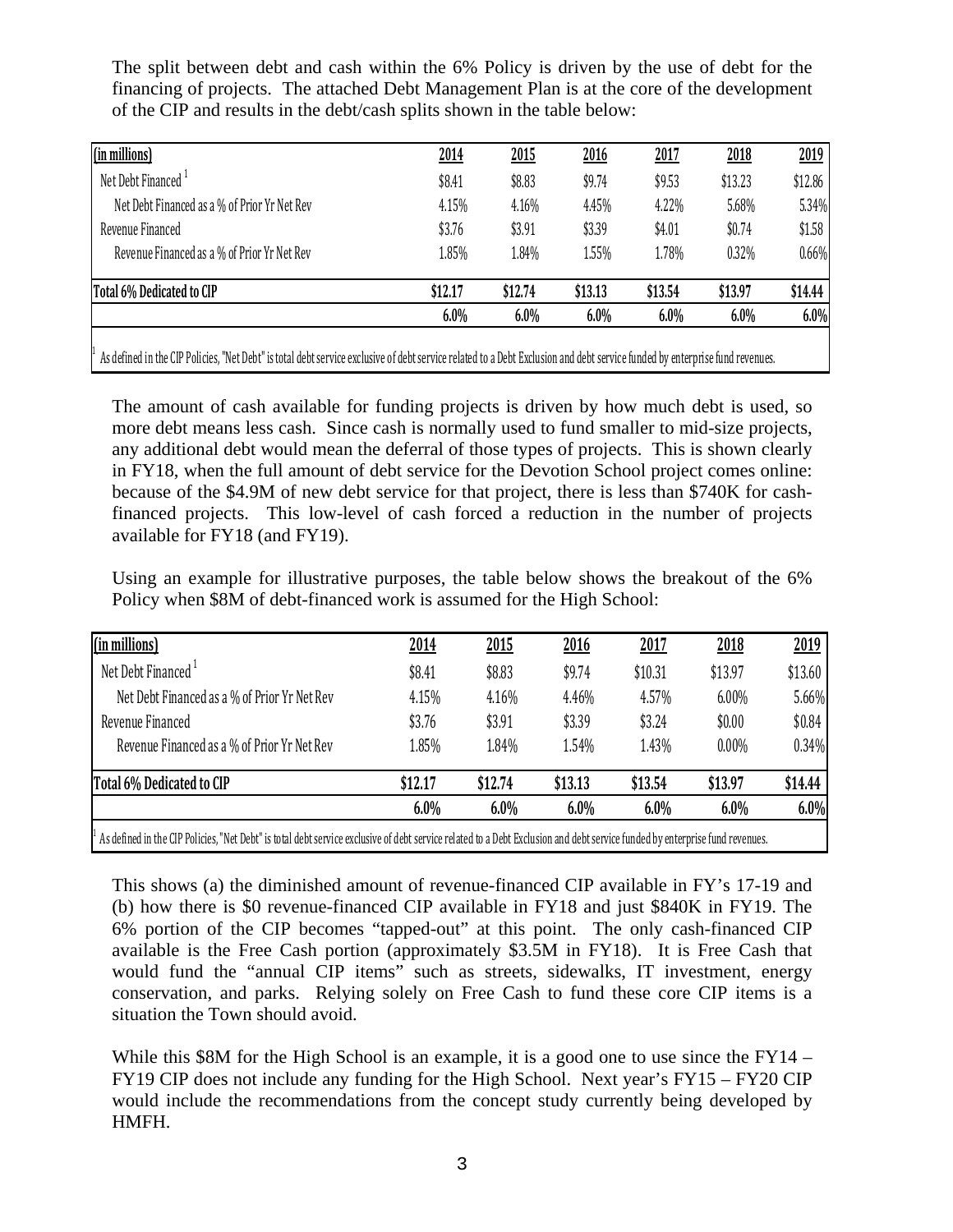As previously noted, taking on additional debt results in the deferral of numerous cashfinanced projects. The table below is an example of what projects would be deferred because of an additional \$8M of debt:

|                                                                                  | <b>FY</b> |      |      |           |                     |             |             |
|----------------------------------------------------------------------------------|-----------|------|------|-----------|---------------------|-------------|-------------|
|                                                                                  | 2014      | 2015 | 2016 | 2017      | 2018                | 2019        | 2020        |
| <b>ADJUSTMENTS</b>                                                               |           |      |      |           |                     |             |             |
| Debt Service on \$8M HS Project                                                  |           |      |      | 780,000   | 761,000             | 742,000     | 723,000     |
| Dean / Chestnut Hill Ave Signal - Delay by 1 Yr                                  |           |      |      | (222,500) | 222,500             |             |             |
| Fire Station Renovations - Station 1 MEP - Delay by 1 Yr                         |           |      |      | (320,000) | 320,000             |             |             |
| Library Furnishings - Delay by 1 Yr                                              |           |      |      |           | $(105,000)$ 105,000 |             |             |
| Library Interior Painting / Facelift - Delay by 1 Yr                             |           |      |      | (100,000) | 100,000             |             |             |
| Fire Station Renovations - Station 7 MEP - Delay by 1 Yr                         |           |      |      |           | (310,000)           | 310,000     |             |
| Fire Apparatus Rehab - Delay by 1 Yr                                             |           |      |      |           | (500,000)           | 500,000     |             |
| Commercial Area Improvements - Eliminate 1 Yr of Funding                         |           |      |      |           | (60,000)            |             |             |
| Traffic Calming / Safety Improvements - Eliminate 1 Yr of Funding                |           |      |      |           | (50,000)            |             |             |
| Town/School Ground Rehab. - Eliminate 1 Yr of Funding                            |           |      |      |           | (95,000)            |             |             |
| Parks/Playgrounds Rehab/Upgrade - Eliminate 1 Yr of Funding                      |           |      |      |           | (305,000)           |             |             |
| Town/School Energy Conservation Projects - Eliminate 1 Yr of Funding             |           |      |      |           | (170,000)           |             |             |
| Fire Station Renovations - Station 7 MEP - Delay by another Yr                   |           |      |      |           |                     | (310,000)   | 310,000     |
| Brookline Reservoir Park - Delay by 1 Yr (debt svc impact)                       |           |      |      |           |                     | (213,750)   | 6,375       |
| Schick Playground Design - Delay by 1 Yr                                         |           |      |      |           |                     | (70,000)    | 70,000      |
| Schick Playground Construction - Delay by 1 Yr                                   |           |      |      |           |                     |             | (700,000)   |
| Town/School Bldg Envelope/Fenestration - Make Bond                               |           |      |      |           |                     | (1,000,000) | (1,000,000) |
| Town/School Bldg Envelope/Fenestration - Make Bond (debt svc impact of 1st \$1M) |           |      |      |           |                     |             | 142,500     |
| High School - Quad - Delay by 1 Yr                                               |           |      |      |           |                     |             | (525,000)   |

One of the concepts discussed at the last Committee meeting was the construction of a new facility to house  $8<sup>th</sup>$  and  $9<sup>th</sup>$  grade students. Putting aside the important question of where would it be located, it raises interesting issues from a financing / timing perspective. As I understand the concept, Old Lincoln would be used as a "transition" space for a few years<sup>3</sup> while a new facility is constructed for an 8/9 School. Once a conversation regarding a new school building is begun, the need for a Debt Exclusion Override must be at the forefront of the discussion, as the CIP cannot fund both 60% of a \$90M Devotion School project and a new facility.

A Debt Exclusion Override for the Devotion School project would free-up enough capacity for a new 8/9 School; in effect, you would be trading off debt associated with the Devotion School for the debt associated with a new 8/9 School. It would make sense to have a Debt Exclusion Override for the Devotion School rather than for a new school because funding for Devotion School will be before Town Meeting prior to any funding request for a new 8/9 School. (Funding for the Devotion School could be requested in May, 2014.) Under this scenario, a Debt Exclusion Override question for the Devotion School would be put on the ballot for the May, 2014 annual town election.

## RELATIONSHIP BETWEEN THE CIP & THE OPERATING BUDGET

Various options have been discussed by the Committee and they all involve, in some way, the use of the Old Lincoln School and/or a new facility to house some segment of the School

 3 The \$3M bond currently in the FY14 – FY19 CIP would be used to prepare Old Lincoln for use as a school again.